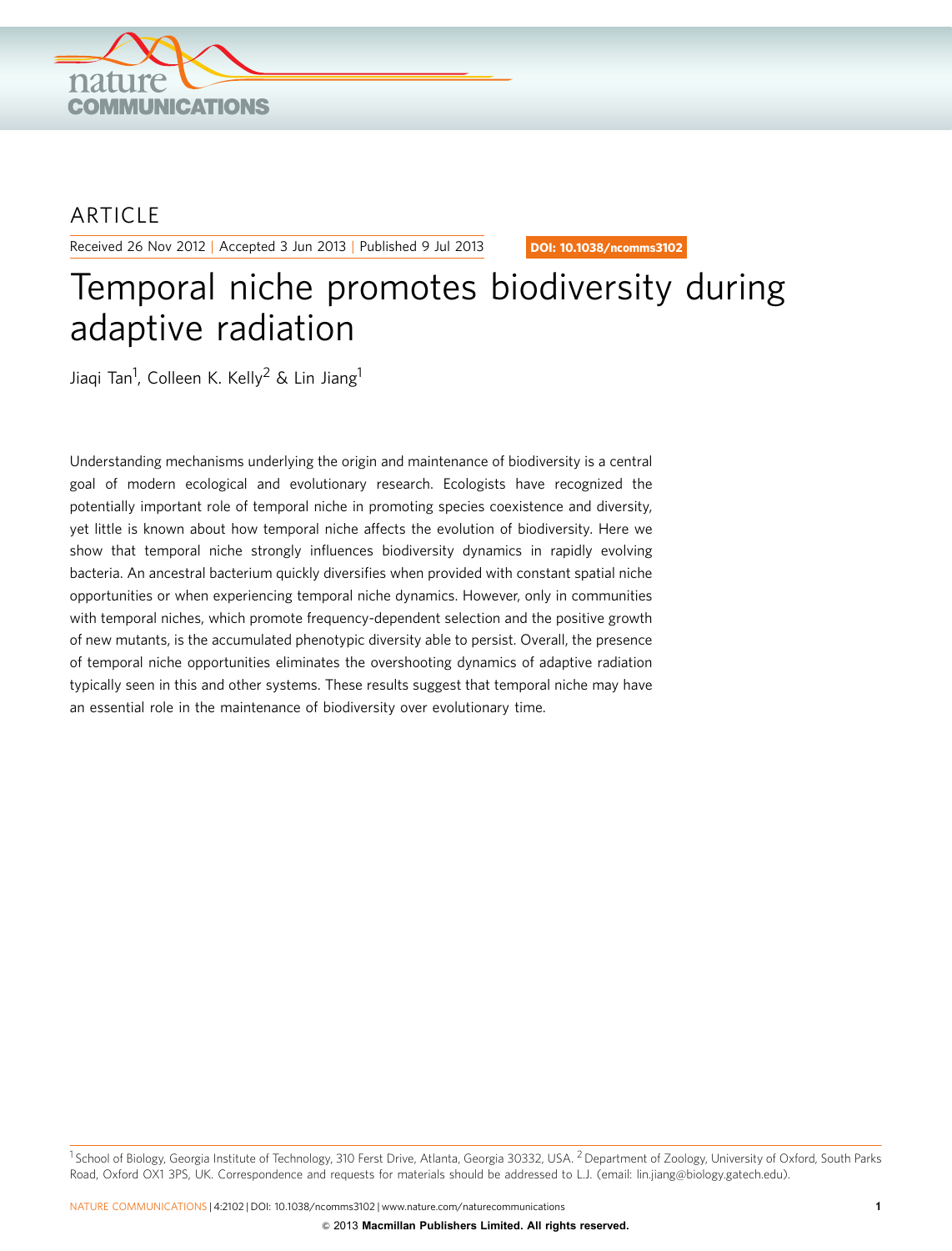<span id="page-1-0"></span>or decades, biologists have sought to understand<br>mechanisms underlying high biodiversity observed in many<br>of the Earth's ecosystems<sup>1-3</sup>. The theory of temporal niche<br>dynamics (TND) suggests that temporal variation in nich or decades, biologists have sought to understand mechanisms underlying high biodiversity observed in many of the Earth's ecosystems<sup>1-3</sup>. The theory of temporal niche availability allows the storage effect to operate, buffering species against extinction<sup>[4,5](#page-5-0)</sup>. Increased species coexistence in fluctuating environments has been documented for both natural $6-8$  and experimental<sup>[9,10](#page-5-0)</sup> communities, and has, in a few cases, been explicitly linked to TND<sup>6,11</sup>. In parallel, diversification under fluctuating selection has been of much interest for evolutionary biologists<sup>12–14</sup>. However, while TND has received some theoretical attention in this context<sup>[15,16](#page-5-0)</sup>, little empirical knowledge exists on how it affects biodiversity dynamics in systems where ongoing evolution contributes to biodiversity<sup>17</sup>. We hypothesize that because TND modulates ecological interactions that often provide the selective force for evolution, it may affect the emergence and maintenance of biodiversity over evolutionary timescales.

Testing this idea is difficult in many systems, given the generally long period of biodiversity evolution and inadequate knowledge on the niches of evolved lineages. Such tests, however, are feasible using microbial lineages undergoing rapid adaptive radiation, which can give rise to new phenotypes/ species adapted to different niches in a short period of time. We investigated biodiversity dynamics in the rapidly diversify-ing Pseudomonas fluorescens SBW25 populations<sup>[18,19](#page-5-0)</sup>. Previous research has shown that a suite of environmental factors, such as disturbance<sup>[20,21](#page-5-0)</sup> and productivity<sup>19</sup>, affect the diversification of this bacterium. A key advantage of this experimental system is that rapid adaptive radiation produces ecotypes with different niche preferences<sup>[18,19](#page-5-0)</sup>, which allowed us to directly manipulate the temporal availability of these niches and link coexistence with TND, an approach that has not been taken previously. When introduced into static microcosms, the ancestral P. fluorescens ecotype—smooth morph (SM) that occupies the broth phase—diversifies and generates two nichespecialists: the wrinkled spreader (WS) ecotype that colonizes the air-broth interface, and the fuzzy spreader (FS) ecotype that inhabits the bottom of microcosms. Competition for oxygen, whose concentration decreases towards the bottom of static microcosms, is thought to be an important factor in driving this niche differentiation<sup>18</sup>. Additional variations also exist within each ecotype. Within WS, for example, small-WS, large-WS, wheel-WS and SM-like-WS subtypes may also emerge<sup>[22](#page-5-0)</sup>, driven likely by adaptation to micro-niches $^{23}$ . These *P. fluorescens* phenotypes are genetically determined and can be readily distinguished on agar plates<sup>18,22</sup>. Each phenotype may be considered as analogous to a biological species as P. fluorescens reproduces asexually with a low recombination rate<sup>[18,22](#page-5-0)</sup>. The spatially structured niches provided by the static incubation are favourable for WS and FS, and crucial for SM diversification. Shaking of microcosms eliminates spatial niches (for example, the oxygen gradient), making it difficult for SM to diversify. Therefore, temporal shifting between static and shaking conditions provides temporal niche opportunities for P. fluorescens communities<sup>[18](#page-5-0)</sup>.

Here we examine biodiversity dynamics in a laboratory experiment in which evolving P. fluorescens populations were incubated with or without temporal niche (see Methods). We show that the availability of temporal niche is critical for the maintenance of the evolved P. fluorescens phenotypic diversity, via the mechanism of promoting negative frequencydependent selection. These results suggest that TND have the potential to strongly influence biodiversity dynamics over evolutionary time.

### Results

Temporal niches and phenotypic diversity. As in previous studies<sup>22,23</sup>, new phenotypes, including small-WS, large-WS, wheel-WS, SM-like-WS and FS, quickly emerged in static microcosms (all phenotypes detected by day 4; Figs 1a and 2a). This rapid increase in phenotypic richness, however, was followed by a slower decline, as some of the emerged phenotypes were later competitively excluded $^{23}$  $^{23}$  $^{23}$  (Fig. 1a). Such overshooting dynamics are predicted by theory<sup>[24](#page-5-0)</sup>, and have been previously reported for this experimental system<sup>22,23</sup>, as well as adaptive radiations in nature<sup>[6,25,26](#page-5-0)</sup>. By contrast, diversification in microcosms experiencing constant shaking was much slower, presumably due to the lack of spatial niches for new phenotypes<sup>18</sup>, resulting in the slow accumulation of phenotypes over the duration of the experiment (Figs 1a and 2b). The presence of TND, however, led to different biodiversity dynamics. Although rapid diversification also occurred in TND microcosms, most of the derived phenotypes, including FS and multiple WS phenotypes, persisted afterwards in these microcosms ([Fig. 2c,d](#page-2-0)). Rather than exhibiting overshooting dynamics, phenotypic richness here approached an asymptote, albeit in an oscillatory fashion, during



Figure 1 | Biodiversity dynamics in the temporal niche experiment. (a) Phenotypic richness of P. fluorescens; (b) evenness of WS phenotypes. Solid and open circles indicate that microcosms were incubated under the static and shaking condition on the day before sampling, respectively. Values are mean  $\pm$  s.e.m. ( $n = 6$ ). Asterisks indicate that the values in at least one of the two TND treatments (shaking-static and static-shaking) are significantly greater than the values in the continuously static treatment in a Tukey's Honestly Significant Difference test ( $P < 0.05$ ). The effect sizes ( $\eta^2$ ) of analysis of variance of phenotypic richness and WS evenness on day 12 are 0.62 and 0.53, respectively.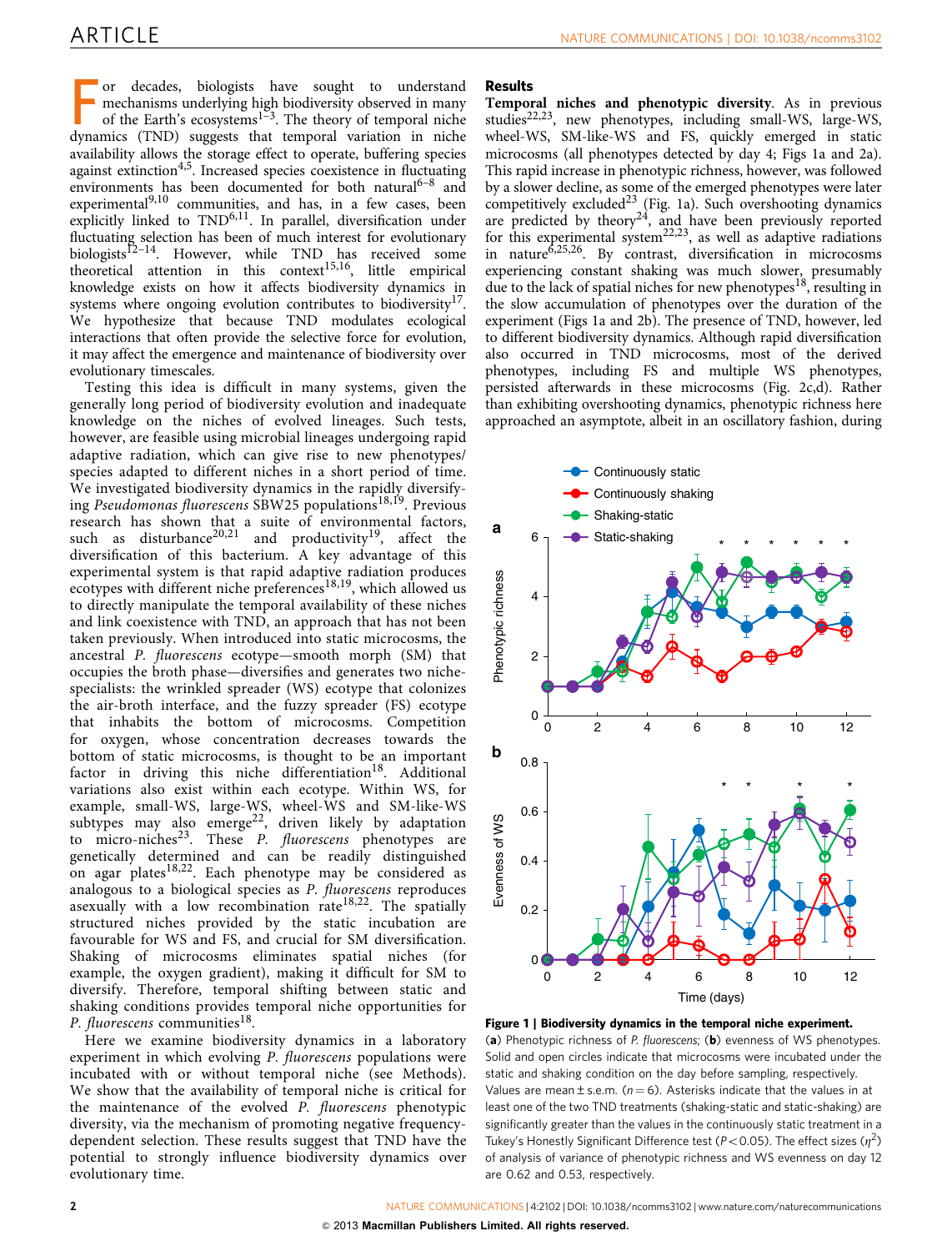<span id="page-2-0"></span>

Figure 2 | Population dynamics of each phenotype in the four experimental treatments. (a) Continuously static; (b) continuously shaking; (c) shakingstatic; (**d**) static-shaking. Population density data (CFU ml  $^{-1}$ ) were log<sub>10</sub> (x + 1)-transformed. Values are mean±s.e.m. (n = 6).

the second half of the experiment ([Fig. 1a\)](#page-1-0). As a result, final phenotypic richness was significantly greater with than without temporal niche structure [\(Fig. 1a\)](#page-1-0). The two TND treatments (shaking-static and static-shaking) did not differ in final phenotypic richness.

We further examined diversity patterns within the group of WS phenotypes, which made up the majority of phenotypic diversity in the population (Fig. 2). The dynamics of WS phenotype evenness, calculated as Pielou's  $J^{27}$  $J^{27}$  $J^{27}$ , largely mirrored those of overall phenotypic richness ([Fig. 1b\)](#page-1-0). WS evenness in static microcosms exhibited overshooting dynamics, with the later decline in evenness associated with the extinction or reduced abundance of several WS phenotypes. This can be explained by within-niche competition, where small-WS attained numerical dominance within this group of niche specialists<sup>[23](#page-5-0)</sup> (Fig. 2a). In contrast, in TND microcosms, as several WS phenotypes attained appreciable abundance while coexisting with small-WS, overshooting in evenness was not observed (Fig. 2c,d).

WS fitness and frequency-dependent selection. Our experimental results indicate that TND promoted biodiversity mainly by allowing more phenotypes sharing similar niches (that is, WS phenotypes) to coexist. Both static and shaking conditions appeared to be important: while the availability of spatial niches under static incubation allowed the emergence of different WS phenotypes, shaking apparently prevented the loss of some of the WS phenotypes that otherwise would be driven to extinction by small-WS. This increased coexistence under TND may be caused by frequency-dependent selection<sup>4,5</sup>, which is known to operate among some P. fluorescens phenotypes<sup>[18,28,29](#page-5-0)</sup>.

To explore the possibility that frequency-dependent selection operates among WS subtypes, we conducted a second experiment with four wild-type WS phenotypes and one lacZ-marked SM phenotype, allowing each wild-type WS phenotype to be initially more abundant than others (see Methods). The lacZ-marked SM gives rise to WS mutants whose colonies exhibit a distinct blue colour on agar plates with X-gal, which can be used to distinguish them from wild-type WS colonies<sup>22</sup>. We estimated the fitness of the initially dominant WS phenotypes relative to other WS phenotypes after 2-day incubations under either shaking or static conditions (according to Equation 1 in the Methods). We found that while the initially dominant WS phenotypes attained greater dominance in static microcosms, their fitness was significantly reduced in shaken microcosms, such that the relative fitness for none of the four phenotypes was positive ([Figs 3a and 4](#page-3-0)). In addition, only in shaken microcosms was the fitness of the initially dominant WS phenotypes negatively correlated with their initial frequency ([Fig. 3b](#page-3-0)). These signatures of frequencydependent selection suggest that shaking provided fitness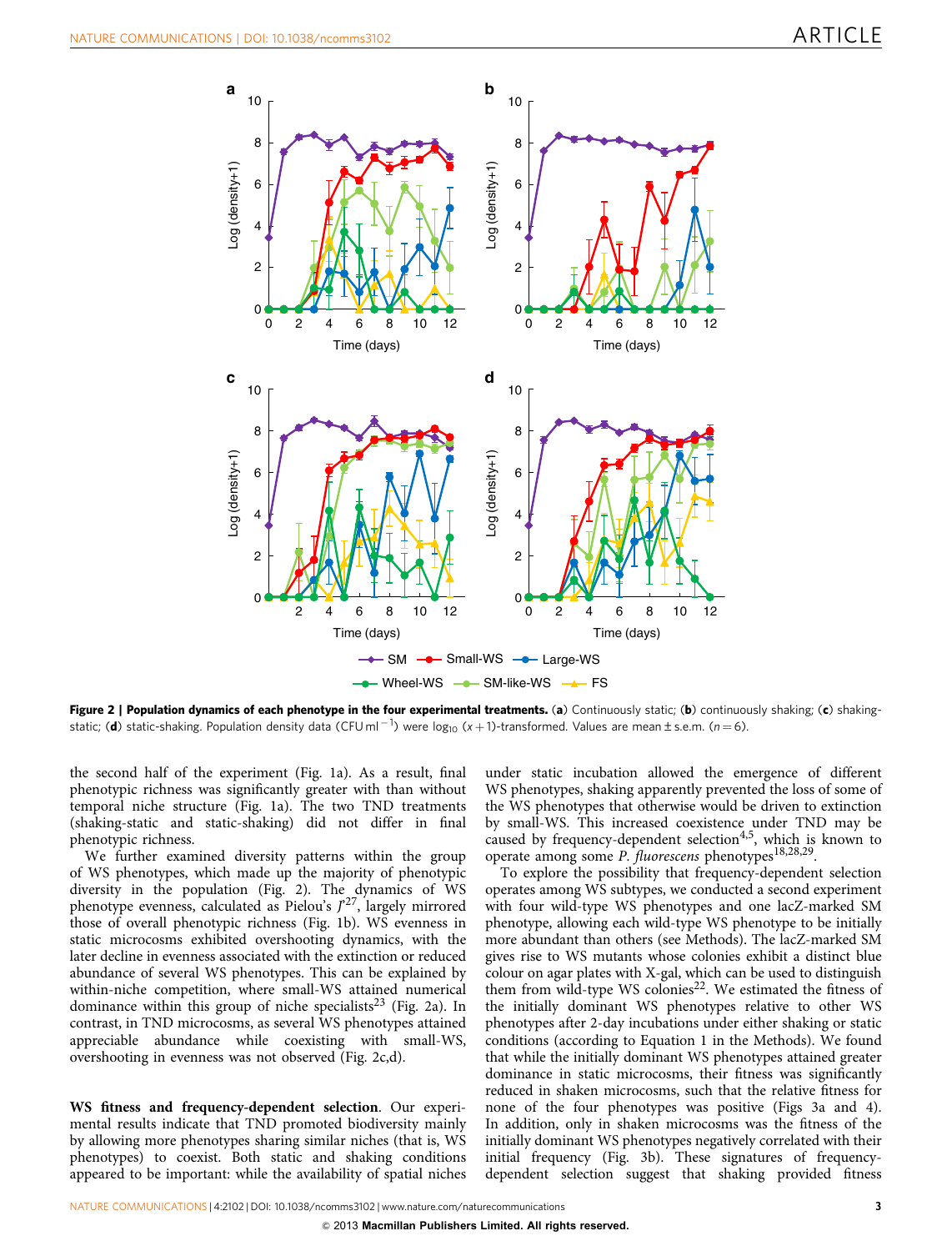<span id="page-3-0"></span>



advantage for rare WS phenotypes relative to common ones. Note that the absolute fitness of each WS phenotype was still smaller under shaking relative to static conditions, presumably because shaking eliminated their preferred niche. Moreover, only under shaken incubation was in situ mutation from lacZ-marked SM phenotype to WS detected ([Fig. 5\)](#page-4-0), indicating that shaking favored new WS mutants. Together, these results suggest that shaking, while eliminating the niche of WS phenotypes, promoted their coexistence in the TND microcosms.



Figure 4 | Population density of each phenotype in the WS fitness experiment. (a) small-WS initially dominant; (b) large-WS initially dominant; (c) wheel-WS initially dominant; (d) SM-like-WS initially dominant. Population density data (CFU ml<sup>-1</sup>) were  $log_{10} (x + 1)$ transformed. Values are mean  $+$  s.e.m. ( $n = 6$ ).

### **Discussion**

Using a model organism undergoing rapid adaptive radiation, we examined the hypothesis that TND affects the evolution of biodiversity. Although we did not find evidence of TND altering the emergence of diversity, our experiments clearly show that it functioned to maintain evolved diversity and stabilize its dynamics. To our knowledge, this is the first experimental demonstration of TND promoting biodiversity over evolutionary time.

One notable characteristic of TND in our experiment is that static conditions facilitated the generation of diversity by offering spatial niches, whereas shaking prevented the loss of evolved diversity by promoting negative frequency-dependent selection between the WS phenotypes. Previous studies have revealed that negative frequency-dependent selection also operated between SM and WS phenotypes under static conditions, facilitating their coexistence[18,23,28.](#page-5-0) This scenario differs from the more commonly considered situations where the TND effect operates as the result of different species being favored by different niches associated with different environmental conditions. Nevertheless, both static and shaking conditions were essential for the persistence of evolving diversity, in a similar manner as alternations in environmental conditions that favour different species were essential for species coexistence over ecological time. The negative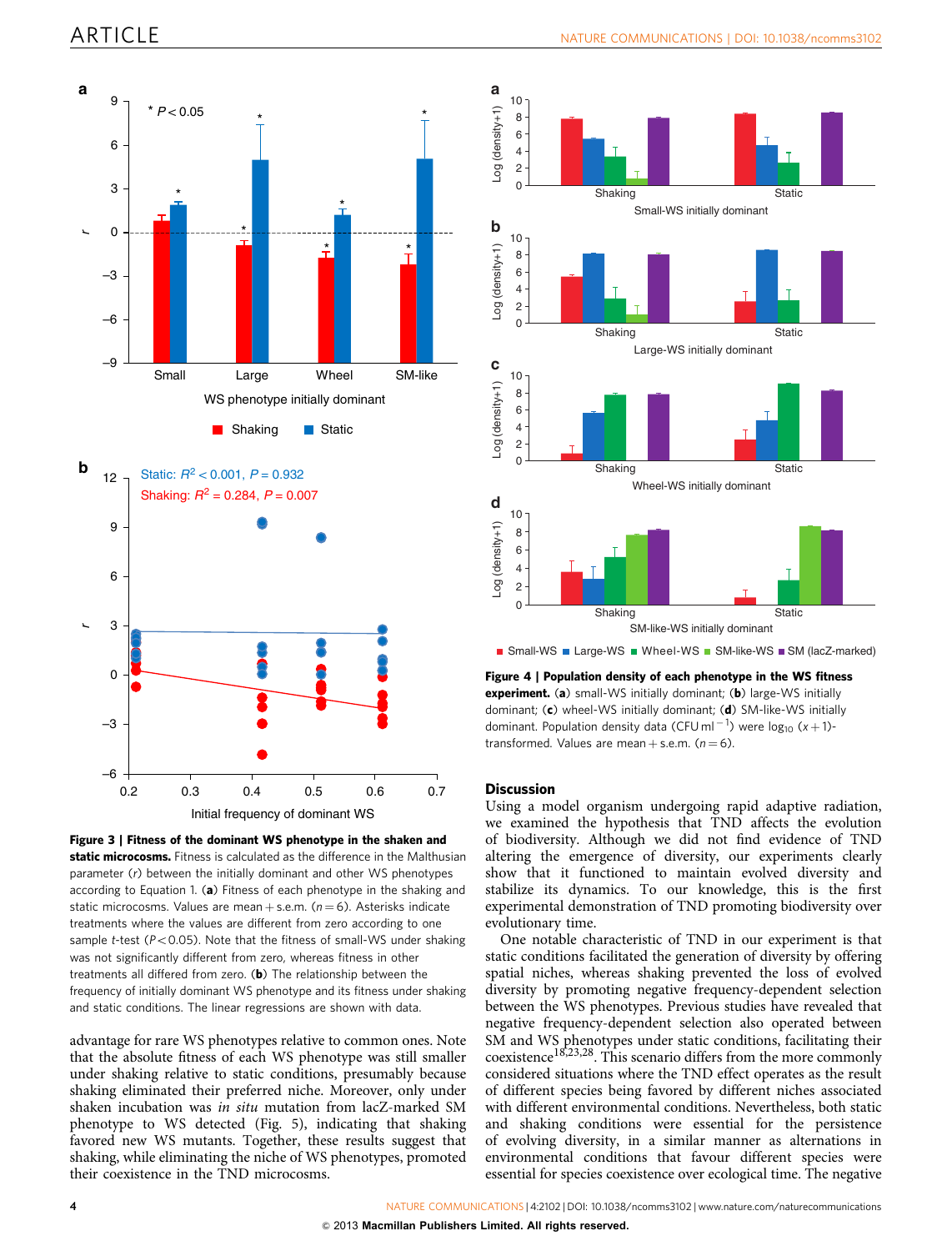<span id="page-4-0"></span>

Figure 5 | The density of nondominant WS phenotypes of wild and lacZmarked types in the shaken and static microcosms. (a) Small-WS initially dominant; (b) large-WS initially dominant; (c) wheel-WS initially dominant; (**d**) SM-like-WS initially dominant. Data (CFU ml<sup>-1</sup>) were  $log_{10}$  (x + 1)transformed. Values are mean + s.e.m.  $(n = 6)$ .

frequency-dependent selection among the WS phenotypes under shaken conditions warrants some explanation. Frequencydependent selection arose probably because subordinate WS genotypes faced strong competition in their niche (air-broth interface) housing concentrated small-WS populations under static conditions, but experienced weakened competition from diffused small-WS populations under shaking conditions. In addition, for essentially the same reason, shaking may have facilitated the coexistence of WS phenotypes via increasing the fitness of newly evolved nondominant WS individuals. In the context of the storage effect<sup>[4](#page-5-0)</sup>, the first scenario would generate covariance between competition and environment, and the second scenario would contribute to buffered population growth (that is, the supply of new mutants buffering populations against extinction) in addition to that afforded by overlapping generations<sup>[16,30](#page-5-0)</sup>.

Several features of our experimental regime are worth noting. First, alternation between static and shaking conditions in our experiment not only created temporal niche opportunities, but also altered the average environmental conditions. As it is impossible to create a constant environment equivalent to the average of static and shaking conditions, the possibility that increased diversity may be partly driven by changes in average conditions cannot be completely excluded. The demonstrated role of static conditions for diversity generation and of shaking conditions for diversity maintenance, however, point to the importance of TND. Second, our TND microcosms were shifted between static and shaking conditions every 24 h, which allowed frequency-dependent selection to exert its force under shaking conditions while mitigating competitive exclusion of nondominant WS populations under static conditions. In a related experiment, Massin and Gonzalez<sup>[21](#page-5-0)</sup> studied the effects of shortterm (2 min duration) pulse disturbance, in the form of shaking the otherwise static microcosms, on P. fluorescens diversification.

Contrasting with our results, their experiment showed that periodic disturbance slowed diversification, presumably because the short-term shaking eliminated spatial niches without incurring frequency dependence. Third, daily dilution was used to propagate P. fluorescens populations in our experiment. Buckling et al.<sup>[20](#page-5-0)</sup> reported that the frequency of dilution affected P. fluorescens phenotypic diversity, such that diversity exhibited a unimodal relationship with dilution frequency in static microcosms. Obviously, experiments with different dilution frequencies are needed to further test the robustness of our results. Note that daily dilution in our experiment (see Methods) may have also resulted in different diversity dynamics than previously reported for  $P$ . fluorescens batch cultures<sup>18</sup>.

Our results demonstrate that TND can strongly influence evolutionary dynamics of biodiversity. Given the prevalence of environmental fluctuations that offer temporal niche opportunities at various timescales in nature $31,32$ , this result has important implications for understanding diversification patterns in many natural systems. For example, whereas overshooting dynamics are frequently encountered when studying adaptive radiation in nature<sup>25,26</sup>, many lineages have diversified without showing an apparent decline in diversity<sup>32,33</sup>. Although alternative hypotheses exist<sup>[22,31](#page-5-0)</sup>, our results suggest that TND may potentially explain the maintenance of the accumulated biodiversity over evolutionary time.

### **Methods**

Bacterial cultivation. We cultivated P. fluorescens SBW25 (wild-type and lacZ-marked) in 25 ml loosely capped test tubes containing 6 ml King's Medium B (KB) on a shaker (250 r.p.m.) at 28 °C. After 48 h, we plated the cultures on KB agar plates and incubated the plates at  $28\,^{\circ}\text{C}$  for another 48 h. One wild-type SM colony was isolated for use in the experiments; one lacZ-marked SM colony was isolated and cultivated in KB overnight and stored in 15% glycerol at  $-80^{\circ}$ C. Before setting up the SM stock culture, we thawed the P. fluorescens culture previously frozen at  $-80^{\circ}$ C, and plated it on agar. We then isolated one 2-day-old SM colony on the agar plate, and introduced it into a test tube with 6 ml KB. After incubating the culture for  $2h$ , we introduced  $10 \mu l$  of this culture into each experimental microcosm.

Experimental protocols. Microcosms were 25 ml capped test tubes containing 6 ml KB. The initial SM density in each microcosm was  $\sim 10^3$  colony-forming units (CFU) per ml. Microcosms without temporal niche were incubated under continuously static or shaking conditions. Microcosms with temporal niche were alternated between shaking and static conditions every 24 h, a period that permits P. fluorescens phenotypes to grow and interact for multiple (10–12) generations. Two different regimes of temporal niche were used: one under shaking incubation on odd days and static incubation on even days (shaking-static), and the other with the reverse sequence (static-shaking). The two regimes allowed us to discern if initial environmental conditions (static or shaking) matter for biodiversity evolution. We propagated P. fluorescens populations by transferring 1% of the content of each microcosm into a fresh microcosm daily, and quantified the abundance of each phenotype afterwards. Under the static condition, microcosms were kept at 28 °C without shaking; under the shaking condition, microcosms were placed on a shaker (250 r.p.m.) at 28 °C. Each treatment was replicated six times. The experiment ended after 12 days.

Quantifying phenotypic density and diversity. The density of each phenotype was measured after the daily transfer. The sample from each microcosm was spread onto KB agar plates after serial dilutions. A total of six P. fluorescens phenotypes, SM, FS, small-WS, large-WS, wheel-WS and SM-like-WS, were identified and the number of colonies of each phenotype was recorded. Phenotypic richness was the number of phenotypes detected in the sample, and the evenness of WS phenotypes was calculated as Pielou's  $J^{27}$ . We assessed the treatment effects on phenotypic richness and WS evenness using analysis of variance, followed by Tukey's Honestly Significant Difference tests.

WS fitness experiment. From the temporal niche experiment, we isolated four WS phenotypes derived from the wild-type SM and preserved them in 15% glycerol at  $-80^{\circ}$ C. Before the experiment, we established separate stock cultures for the four WS phenotypes and lacZ-marked SM in microcosms with 6 ml KB and incubated them overnight. We initiated the experiment with highly uneven WS phenotype densities such that the ratio of the dominant WS, three nondominant WS and lacZ-marked SM was 1,000:1:1:1:1,000 (initial density:  $10^6:10^3:10^3:10^5:10^6$